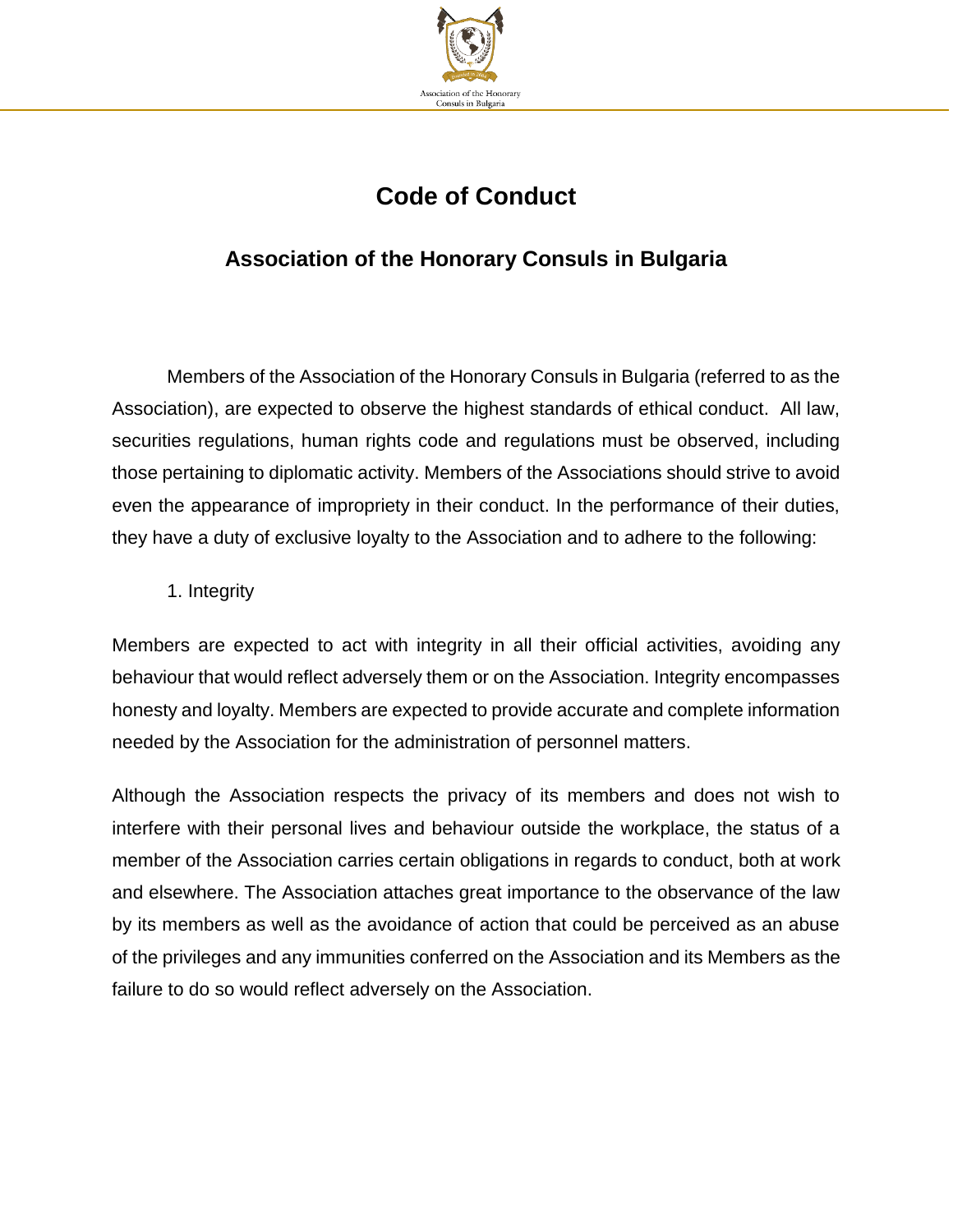

### 2. Impartiality

Members of the Association are expected to act with impartiality. They should take care that expression of personal views and convictions does not compromise or appear to compromise the performance of their official duties or the interests of the Association. Their official conduct must at all times be characterised by objectivity and professionalism. They should not allow personal relationships or considerations, including bias or favouritism to influence the performance of their official duties and should avoid situations that create a conflict of interest.

3. Discretion

Officers are to exercise the utmost discretion in their actions and show tact and reserve in their pronouncements in a manner that is consistent with their status as a Member of the Association. They should refrain from participating in any activity that is in conflict with the interests of the Association or would damage the Association's reputation. They shall respect and safeguard the confidentiality of information, which is available or known to them by reasons of their official functions.

4. Diversity

All Members of the Association are expected to act with tolerance, sensitivity, respect and impartiality towards each other's culture and background.

5. Conflict of Interest

Members should avoid any situation involving a conflict, or the appearance of conflict between their personal interest and performance of your official duties.

In any dealings with other parties, suppliers etc, they should act in the best interest of the Association to the exclusion of any personal advantage. If a potential conflict of interest exists, they should make prompt and full disclosure to their supervisor to seek his or her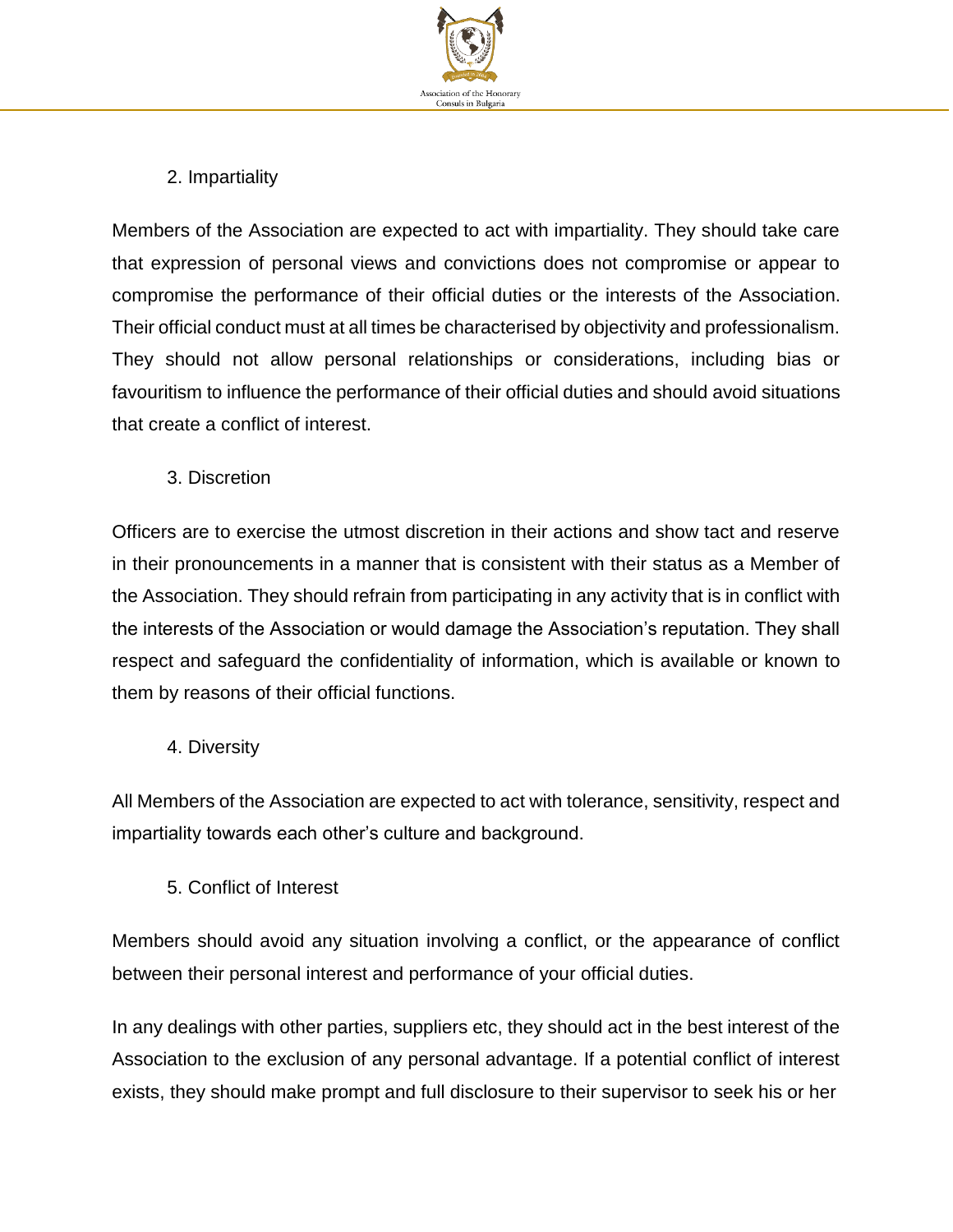

views as to whether they should recuse themselves from the situation that is creating the conflict or appearance of the conflict. They shall not engage in any activity, professionally or personally that shall be in conflict with their responsibilities/duties at the Association or contradict the Association's position.

#### 6. Use of the Association's Property, Facilities and Supplies

Every Member of the Association shall have a responsibility to ensure that the Association's resources are used for the official business of the Association and are expected to devote their time during working hours to the official activities of the Association.

No family member or relative of the Association's Members shall be allowed to use any of the Association's property, facilities and supplies for personal means during or after working hours. A Member of the Association shall be allowed to use the Association's property, facilities and supplies for personal means subject to written approval from the Board of Directors.

7. Use of the Association Logo

No Member is authorised to copy or use the Association logo in any correspondence for private matters without the written approval of the Board of Directors.

#### 8. Non-Disclosure and Confidentiality

Every Member of the Association, shall not release, disclose or reveal to any person or persons any confidential operations, dealings or any information concerning the business, finances and transactions of the Association without prior written approval from the Board of Directors.